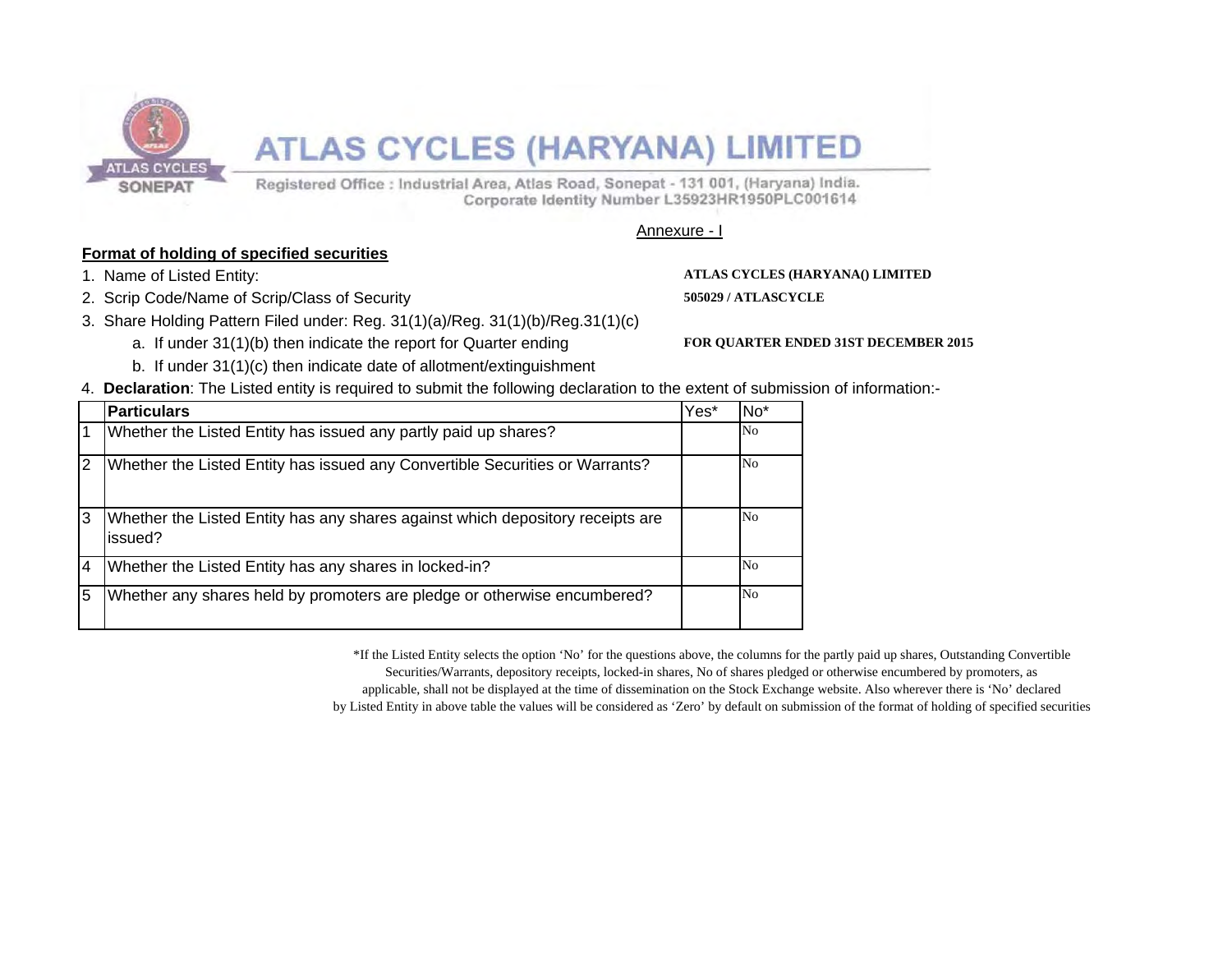#### 5. The tabular format for disclosure of holding of specified securities is as follows:-

Table I - Summary Statement holding of specified securities i.e. Equity Shares

| Catego ry (I) | Category of<br>shareholder<br>(II)                | Nos. of shareh<br>olders (III) | No. of fully<br>paid up equity<br>shares held | No. of Partly<br>paid-up equity<br>shares held $(V)$ | No. of shares<br>underlying<br>Depository | Total nos.<br>shares held<br>$(VII) =$ | Shareholding as a %<br>of total no. of shares<br>(calculated as per |                                          | Number of Voting Rights held in each class of<br>(IX)        | securities |                                             | No. of Shares<br>Underlying<br>Outstanding                         | Shareholding, as a<br>% assuming full<br>conversion of                                                              | Number of Locked in<br>shares<br>(XII)<br>As a |                                     | <b>Number of Shares pledged</b><br>or otherwise encumbered<br>(XIII) |                                                  | Number of<br>equity<br>shares held     |
|---------------|---------------------------------------------------|--------------------------------|-----------------------------------------------|------------------------------------------------------|-------------------------------------------|----------------------------------------|---------------------------------------------------------------------|------------------------------------------|--------------------------------------------------------------|------------|---------------------------------------------|--------------------------------------------------------------------|---------------------------------------------------------------------------------------------------------------------|------------------------------------------------|-------------------------------------|----------------------------------------------------------------------|--------------------------------------------------|----------------------------------------|
|               |                                                   |                                | (IV)                                          |                                                      | Receipts (VI)                             | $(IV)+(V)+$<br>(VI)                    | <b>SCRR, 1957)</b><br>(VIII)<br>As a % of $(A+B+C2)$                | Class:<br><b>Equity</b><br><b>Shares</b> | No of Voting Rights<br>Class:<br>Preference<br><b>Shares</b> | Tot al     | Total as a<br>% of $(A+B+$<br>$\mathcal{C}$ | convertible<br>securities<br><i>(including)</i><br>Warrants) $(X)$ | convertible securities<br>(as a percentage of<br>diluted share capital)<br>$(XI)=(VII)+(X)$<br>As a % of $(A+B+C2)$ | No. (a)                                        | % of total<br>Shar es<br>$held$ (b) | No. (a)                                                              | As a<br>% of total<br><b>Share</b> s held<br>(b) | in<br>dematerializ<br>ed form<br>(XIV) |
| (A)           | Promoter & 50<br>Promoter<br>Group                |                                | 1454565                                       |                                                      | NIL.                                      | 1454565                                | 44.73                                                               | 1454565                                  | NIL                                                          | 1454565    | 44.73                                       | NIL.                                                               | 44.73                                                                                                               |                                                |                                     |                                                                      |                                                  | 804842                                 |
| (B)           | Public                                            | 10788                          | 1797354                                       |                                                      | <b>NIL</b>                                | 1797354                                | 55.27                                                               | 1797354                                  | NIL.                                                         | 1797354    | 55.27                                       | VIL.                                                               | 55.27                                                                                                               |                                                |                                     | 120267                                                               | 6.69                                             | 1575523                                |
| (C)           | <b>Non</b><br>Promoter-<br><b>Non Public</b>      |                                |                                               |                                                      | NIL.                                      |                                        |                                                                     |                                          | NIL                                                          |            |                                             | NIL.                                                               |                                                                                                                     |                                                |                                     |                                                                      |                                                  |                                        |
| (C1)          | <b>Shares</b><br>underlying<br><b>DRs</b>         |                                |                                               |                                                      | NIL.                                      |                                        |                                                                     |                                          | NIL.                                                         |            |                                             | NIL                                                                |                                                                                                                     |                                                |                                     |                                                                      |                                                  |                                        |
| (C2)          | Shares held 0<br><b>Employee</b><br><b>Trusts</b> |                                |                                               |                                                      | <b>NIL</b>                                |                                        |                                                                     |                                          | NIL                                                          |            |                                             | <b>NIL</b>                                                         |                                                                                                                     |                                                |                                     |                                                                      |                                                  |                                        |
|               | <b>Total</b>                                      | 10838                          | 3251919                                       |                                                      | NIL.                                      | 3251919                                | 100                                                                 | 3251919                                  | NIL.                                                         | 3251919    | 100                                         | VІL                                                                | 100                                                                                                                 |                                                |                                     | 120267                                                               | NIL                                              | 2380365                                |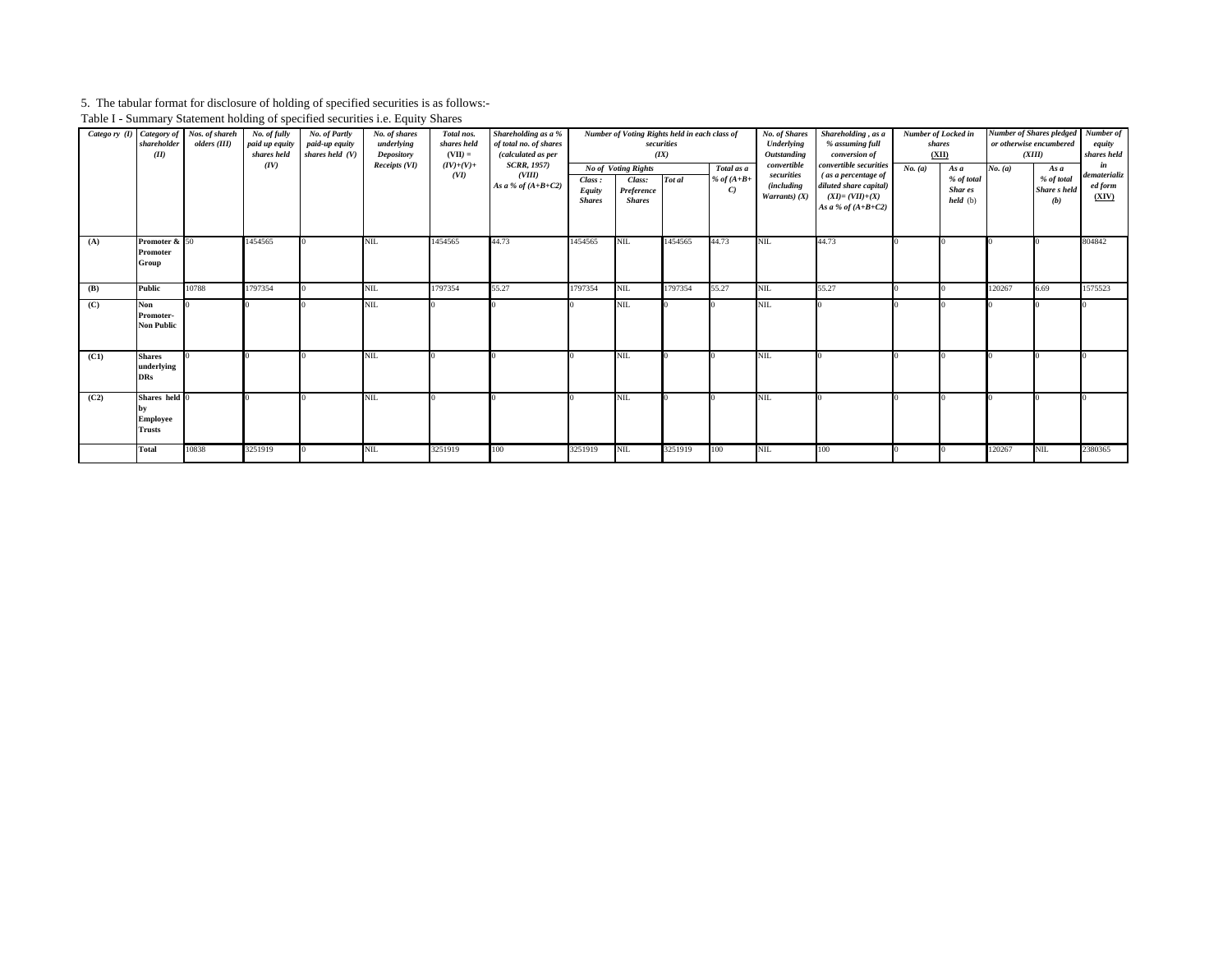### Table II - Statement showing shareholding pattern of the Promoter and Promoter Group

|     | Category & Name of the<br><b>Shareholders</b> | PAN(II)           | No. of<br>shareh | paid up      | No. of fully Partly paid-<br>up equity | Nos. of<br>shares          | Total nos.<br>shares | <b>Sharehol</b><br>ding % |              | Number of Voting Rights held in each class of<br>securities |              |                 | No. of<br><b>Shares</b> | Shareholdin g,<br>as a %        |         | <b>Number of Locked in</b><br>shares (XII) | <b>Number of Shares</b><br>pledged or otherwise |                                | <b>Number of</b><br>equity |
|-----|-----------------------------------------------|-------------------|------------------|--------------|----------------------------------------|----------------------------|----------------------|---------------------------|--------------|-------------------------------------------------------------|--------------|-----------------|-------------------------|---------------------------------|---------|--------------------------------------------|-------------------------------------------------|--------------------------------|----------------------------|
|     | (1)                                           |                   | older (III)      | equity       | shares                                 | underlying                 | held (VII =          | alculate                  |              | <b>No of Voting Rights</b>                                  |              | Total as a      | Underlying              | assuming full                   | No. (a) | As a                                       | No. (a)                                         | As a                           | shares                     |
|     |                                               |                   |                  | share s      | held (V)                               | <b>Depository</b>          | $IV + V + VI$        | as per<br>SCRR.           | Class X      | Class Y                                                     | Tot al       | % of Total      | <b>Outstandin</b>       | conversion of                   |         | % of total                                 |                                                 | % of total                     | held in                    |
|     |                                               |                   |                  | held (IV)    |                                        | <b>Receipts</b><br>(VI)    |                      | 1957                      |              |                                                             |              | Voting          | g<br>convertible        | convertible<br>securities (as a |         | Shar es                                    |                                                 | share s                        | dematerialı<br>zed form    |
|     |                                               |                   |                  |              |                                        |                            |                      | As a % of                 |              |                                                             |              | rights          | securities              | percentage of                   |         | held (b)                                   |                                                 | held (b)                       | (XIV)                      |
|     |                                               |                   |                  |              |                                        |                            |                      | $(A+B+C2)$                |              |                                                             |              |                 | (including              | diluted share                   |         |                                            |                                                 |                                |                            |
|     |                                               |                   |                  |              |                                        |                            |                      | (VIII)                    |              |                                                             |              |                 | <b>Warrants)</b>        | capital)                        |         |                                            |                                                 |                                |                            |
|     |                                               |                   |                  |              |                                        |                            |                      |                           |              |                                                             |              |                 | (X)                     | $(XI) = (VII)+(X)$              |         |                                            |                                                 |                                |                            |
|     |                                               |                   |                  |              |                                        |                            |                      |                           |              |                                                             |              |                 |                         | as a                            |         |                                            |                                                 |                                |                            |
|     |                                               |                   |                  |              |                                        |                            |                      |                           |              |                                                             |              |                 |                         | % of $A+B+C2$                   |         |                                            |                                                 |                                |                            |
|     |                                               |                   |                  |              |                                        |                            |                      |                           |              |                                                             |              |                 |                         |                                 |         |                                            |                                                 |                                |                            |
|     |                                               |                   |                  |              |                                        |                            |                      |                           |              |                                                             |              |                 |                         |                                 |         |                                            |                                                 |                                |                            |
| (1) | Indian                                        |                   |                  | 833949       |                                        |                            | 833949               |                           | 833949       |                                                             | 833949       |                 |                         | 25.64                           |         |                                            |                                                 |                                |                            |
| (a) | Individuals/Hindu undivided Family            |                   |                  |              |                                        | NIL.                       |                      | 25.64                     |              | NIL                                                         |              | 25.64           | NIL                     |                                 |         |                                            |                                                 |                                | 771310                     |
|     | <b>ARUN KAPOOR</b>                            | AAGPK2932H        |                  | 6509         |                                        | NIL.                       | 6509                 | 0.2                       | 6509         | NIL.                                                        | 6509         | 100             | NIL                     | 100                             |         | $\theta$                                   |                                                 | $\theta$                       |                            |
|     | <b>ARUN KAPUR</b>                             | AAGPK2932H        |                  | 2044         |                                        | NIL.                       | 2044                 | 0.06                      | 2044         | NIL.                                                        | 2044         | 100             | <b>NIL</b>              | 100                             |         | $\overline{0}$                             |                                                 | $\overline{0}$                 |                            |
|     | <b>ARUN KAPUR</b>                             | AAGPK2932H        |                  | 2073         |                                        | NIL.                       | 2073                 | 0.06                      | 2073         | NIL                                                         | 2073         | 100             | NIL                     | 100                             |         | $\overline{0}$                             |                                                 | $\overline{0}$                 |                            |
|     | <b>BIMLA KAPUR</b>                            |                   |                  | 6458         |                                        | NIL.                       | 6458                 | 0.19                      | 6458         | NIL.                                                        | 6458         | 100             | NIL.                    | 100                             |         | $\overline{0}$                             |                                                 | $\mathbf{0}$                   |                            |
|     | <b>BIMLA KAPUR</b>                            |                   |                  | 3000         |                                        | NIL.                       | 3000                 | 0.09                      | 3000         | NIL.                                                        | 3000         | 100             | NIL.                    | 100                             |         | $\overline{0}$                             |                                                 | $\overline{0}$                 |                            |
|     | <b>BIMLA KAPUR</b><br><b>BIMLA KAPUR</b>      |                   |                  | 2643<br>3594 |                                        | <b>NIL</b><br>$_{\rm NIL}$ | 2643<br>3594         | 0.08<br>0.11              | 2643<br>3594 | NIL.<br>NIL                                                 | 2643<br>3594 | 100<br>100      | NIL.<br>$\mbox{NIL}$    | 100<br>100                      |         | $\overline{0}$<br>$\overline{0}$           |                                                 | $\mathbf{0}$<br>$\overline{0}$ |                            |
|     | <b>B.D.KAPUR (HUF)</b>                        |                   |                  | 18119        |                                        | NIL.                       | 18119                | 0.55                      | 18119        | NIL                                                         | 18119        | 100             | $_{\rm NIL}$            | 100                             |         | $\overline{0}$                             |                                                 | $\theta$                       |                            |
|     | JAGDISH KAPOOR HUF(BIGGER)                    |                   |                  | 7224         |                                        | NIL.                       | 17224                | 0.53                      | 17224        | NIL.                                                        | 17224        | 00              | NIL.                    | 100                             |         | $\theta$                                   |                                                 | $\bf{0}$                       |                            |
|     |                                               |                   |                  |              |                                        |                            |                      |                           |              |                                                             |              |                 |                         |                                 |         |                                            |                                                 |                                |                            |
|     | RENU AGGARWAL                                 |                   |                  |              |                                        | NIL.                       |                      |                           |              | NIL.                                                        |              | 100             | NIL.                    | 100                             |         | $\overline{0}$                             |                                                 | $\Omega$                       |                            |
|     | <b>ARUN KAPUR</b>                             | AAGPK2932H        |                  | 974          |                                        | NIL.                       | 974                  | 0.03                      | 974          | NIL.                                                        | 974          | 00 <sub>1</sub> | NIL                     | 100                             |         | $\Omega$                                   |                                                 | $\Omega$                       |                            |
|     | <b>GIRISH KAPUR</b>                           | AAAHG2439M        |                  | 18465        |                                        | NIL                        | 18465                | 0.56                      | 18465        | NIL                                                         | 18465        |                 | <b>NIL</b>              |                                 |         | $\bf{0}$                                   |                                                 | $\,0\,$                        | 18465                      |
|     | <b>JAI DEV KAPUR</b>                          | AAAHJ3077J        |                  | 17442        |                                        | NIL.                       | 17442                | 0.53                      | 17442        | NIL.                                                        | 17442        |                 | NIL                     |                                 |         | $\overline{0}$                             |                                                 | $\overline{0}$                 | 17442                      |
|     | <b>RAJIV KAPUR</b>                            | AAAHR6202B        |                  | 47219        |                                        | NIL.                       | 47219                | 1.45                      | 47219        | NIL                                                         | 47219        |                 | NIL                     |                                 |         | $\,$ 0                                     |                                                 | $\,0\,$                        | 47219                      |
|     |                                               |                   |                  |              |                                        |                            |                      |                           |              |                                                             |              |                 |                         |                                 |         |                                            |                                                 |                                |                            |
|     | SANJAY KAPUR                                  | AAAHS9165C        |                  | 18339        |                                        | NIL.                       | 18339                | 0.56                      | 18339        | NIL                                                         | 18339        |                 | <b>NIL</b>              |                                 |         | $\bf{0}$                                   |                                                 | $\bf{0}$                       | 18339                      |
|     | <b>VIKRAM KAPUR</b>                           | AAAHV3440D        |                  | 20660        |                                        | NIL.                       | 20660                | 0.63                      | 20660        | NIL.                                                        | 20660        |                 | NIL                     |                                 |         | $\overline{0}$                             |                                                 | $\,$ 0 $\,$                    | 20660                      |
|     | MALTI P MEHRA                                 | AABPM1920E        |                  |              |                                        | NIL.                       |                      |                           |              | NIL                                                         |              |                 | <b>NIL</b>              |                                 |         | $\bf{0}$                                   |                                                 | $\bf{0}$                       |                            |
|     | ANGAD KAPUR                                   | AAEPK7610A        |                  | 25900        |                                        | NIL.                       | 25900                | 0.79                      | 25900        | NIL.                                                        | 25900        |                 | NIL.                    |                                 |         | $\bf{0}$                                   |                                                 | $\theta$                       | 25900                      |
|     | <b>GAUTAM KAPUR</b>                           | AAFPK7882F        |                  | 28674        |                                        | NIL.                       | 28674                | 0.88                      | 28674        | NIL                                                         | 28674        |                 | <b>NIL</b>              |                                 |         | $\theta$                                   |                                                 | $\theta$                       | 28674                      |
|     | <b>GAUTAM KAPUR</b>                           | AAFPK7882F        |                  | 95754        |                                        | NIL.                       | 95754                | 2.94                      | 95754        | NIL                                                         | 95754        |                 | <b>NIL</b>              |                                 |         | $\bf{0}$                                   |                                                 | $\bf{0}$                       | 95754                      |
|     | <b>GAUTAM KAPUR</b>                           | AAFPK7882F        |                  | 5076         |                                        | NIL.                       | 5076                 | 0.15                      | 5076         | NIL                                                         | 5076         |                 | NIL                     |                                 |         | $\bf{0}$                                   |                                                 | $\boldsymbol{0}$               | 5076                       |
|     | RAJIV KAPUR                                   | AAFPK7883E        |                  | 43145        |                                        | NIL                        | 43145                | 1.32                      | 43145        | NIL                                                         | 43145        |                 | NIL                     |                                 |         | $\bf{0}$                                   |                                                 | $\,0\,$                        | 43145                      |
|     | <b>VIKRAM KAPUR</b>                           | AAFPK7885C        |                  | 45534        |                                        | NIL.                       | 45534                | 1.4                       | 45534        | NIL                                                         | 15534        |                 | NIL                     |                                 |         | $\overline{0}$                             |                                                 | $\theta$                       | 45534                      |
|     | <b>ARUN KAPUR</b>                             | AAGPK2932H        |                  | 27676        |                                        | NIL                        | 27676                | 0.85                      | 27676        | NIL                                                         | 27676        |                 | NIL                     |                                 |         | $\,$ 0                                     |                                                 | $\boldsymbol{0}$               | 27676                      |
|     | MEERA KAPUR                                   | AAJPK9975H        |                  | 11823        |                                        | NIL.                       | 11823                | 0.36                      | 11823        | NIL.                                                        | 1823         |                 | NIL.                    |                                 |         | $\,$ 0 $\,$                                |                                                 | $\mathbf{0}$                   | 1823                       |
|     | <b>ACHLA BAWA</b>                             | AALPB2968H        |                  | 950          |                                        | NIL                        | <b>50</b>            | 0.02                      | 950          | NIL.                                                        | 950          |                 | NIL                     |                                 |         | $\overline{0}$                             |                                                 | $\theta$                       | 950                        |
|     | BINDU KAPUR                                   | AAMPK0527G        |                  | 12131        |                                        | NIL.                       |                      |                           | 12131        |                                                             |              |                 | NIL.                    |                                 |         |                                            |                                                 | $\overline{0}$                 | 12131                      |
|     |                                               |                   |                  |              |                                        |                            | 12131                | 0.37                      |              | NIL.                                                        | 2131         |                 |                         |                                 |         | $\overline{0}$                             |                                                 |                                |                            |
|     | SANJAY KAPUR                                  | <b>AAMPK9529Q</b> |                  | 94599        |                                        | NIL.                       | 94599                | 2.9                       | 94599        | NIL.                                                        | 94599        |                 | NIL.                    |                                 |         | $\overline{0}$                             |                                                 | $\mathbf{0}$                   | 94599                      |
|     | SANJAY KAPUR                                  | <b>AAMPK9529Q</b> |                  | 12000        |                                        | NIL                        | 12000                | 0.36                      | 12000        | NIL.                                                        | 2000         |                 | NIL                     |                                 |         | $\bf{0}$                                   |                                                 | $\mathbf{0}$                   | 12000                      |
|     | <b>SALIL KAPUR</b>                            | AANPK7933K        |                  | 266          |                                        | NIL.                       | 266                  |                           | 266          | NIL                                                         | 266          |                 | NIL                     |                                 |         | $\overline{0}$                             |                                                 | $\overline{0}$                 | 266                        |
|     | <b>GIRISH KAPUR</b>                           | AEHPK7076D        |                  | 76119        |                                        | NIL                        | 6119                 | 34                        | 76119        | NIL                                                         | 6119         |                 | NIL                     |                                 |         | $\overline{0}$                             |                                                 | $\Omega$                       | 76119                      |
|     | <b>GIRISH KAPUR</b>                           | AEHPK7076D        |                  | 29452        |                                        | NIL.                       | 29452                | 19                        | 29452        | NIL.                                                        | 29452        |                 | NIL.                    |                                 |         | $\,$ 0 $\,$                                |                                                 | $\boldsymbol{0}$               | 29452                      |
|     | <b>GIRISH KAPUR</b>                           | AEHPK7076D        |                  | 5013         |                                        | NIL.                       | 5013                 | 0.15                      | 5013         | NIL                                                         | 5013         |                 | NIL                     |                                 |         | $\,$ 0 $\,$                                |                                                 | $\,0\,$                        | 5013                       |
|     | RADHIKA GIRISH KAPUR                          | AFFPK5696G        |                  | 11288        |                                        | NIL.                       | 11288                | 734                       | 11288        | NIL.                                                        | 11288        |                 | NIL                     |                                 |         | $\Omega$                                   |                                                 | $\overline{0}$                 | 11288                      |
|     | MADHVI MALHOTRA                               | AFGPM2280M        |                  | 10916        |                                        | NIL.                       | 10916                | 0.33                      | 10916        | NIL                                                         | 10916        |                 | <b>NIL</b>              |                                 |         | $\overline{0}$                             |                                                 | $\bf{0}$                       | 10916                      |
|     | RISHAV KAPUR                                  | AFNPK2930H        |                  | 12175        |                                        | NIL.                       | 12175                | 0.37                      | 12175        | NIL                                                         | 12175        |                 | NIL.                    |                                 |         | $\bf{0}$                                   |                                                 | $\boldsymbol{0}$               | 12175                      |
|     | RISHAV KAPUR                                  | AFNPK2930H        |                  | 654          |                                        | $_{\rm NIL}$               | 654                  | 0.02                      | 654          | NIL                                                         | 654          |                 | NIL                     |                                 |         | $\bf{0}$                                   |                                                 | $\bf{0}$                       | 654                        |
|     | <b>NEELY KAPUR</b>                            | AGDPK3341F        |                  | 162          |                                        | NIL.                       | 162                  |                           | 162          | NIL.                                                        | 162          |                 | <b>NIL</b>              |                                 |         | $\bf{0}$                                   |                                                 | $\theta$                       | 162                        |
|     |                                               |                   |                  |              |                                        |                            | 13099                | 0.4                       |              |                                                             | 3099         |                 |                         |                                 |         | $\overline{0}$                             |                                                 | $\mathbf{0}$                   | 13099                      |
|     | PRASHANNT KAPUR                               | AGDPK3568L        |                  | 13099        |                                        | NIL.                       |                      |                           | 13099        | NIL                                                         |              |                 | NIL                     |                                 |         |                                            |                                                 |                                |                            |
|     | SITA SINGH                                    | AHGPK0680H        |                  | 2668         |                                        | NIL                        | 2668                 | 0.08                      | 2668         | NIL                                                         | 2668         |                 | NIL                     |                                 |         | $\,$ 0                                     |                                                 | $\theta$                       | 2668                       |
|     | RAHUL KAPUR                                   | AKPPK3806P        |                  | 12175        |                                        | NIL.                       | 12175                | 0.37                      | 12175        | NIL.                                                        | 12175        |                 | NIL.                    |                                 |         | $\overline{0}$                             |                                                 | $\,$ 0 $\,$                    | 12175                      |
|     | RAHUL KAPUR                                   | AKPPK3806P        |                  | 653          |                                        | NIL                        | 53                   | 0.02                      | 653          | NIL                                                         | 553          |                 | NIL                     |                                 |         | $\bf{0}$                                   |                                                 | $\boldsymbol{0}$               | 653                        |
|     | <b>ASHWIN KAPUR</b>                           | AMFPK4260P        |                  | 13099        |                                        | NIL                        | 13099                | 0.4                       | 13099        | NIL.                                                        | 13099        |                 | NIL                     |                                 |         | $\overline{0}$                             |                                                 | $\theta$                       | 13099                      |
|     | SIDDHANT KAPUR                                | AMFPK4264K        |                  | 26198        |                                        | NIL                        | 26198                | 1.8                       | 26198        | NIL                                                         | 26198        |                 | NIL                     |                                 |         | $\bf{0}$                                   |                                                 | $\bf{0}$                       | 26198                      |
|     | <b>ABHINAV KAPUR</b>                          | AMFPK9091A        |                  | 24350        |                                        | NIL.                       | 24350                | , 74                      | 24350        | NIL.                                                        | 24350        |                 | NIL.                    |                                 |         | $\overline{0}$                             |                                                 | $\mathbf{0}$                   | 24350                      |
|     | <b>SAKSHI KAPUR</b>                           | ANTPK0379A        |                  | 7635         |                                        | NIL                        | 7635                 | 0.23                      | 7635         | NIL                                                         | 7635         |                 | NIL                     |                                 |         |                                            |                                                 |                                | 7635                       |
|     |                                               |                   |                  |              |                                        |                            |                      |                           |              |                                                             |              |                 |                         |                                 |         |                                            |                                                 |                                |                            |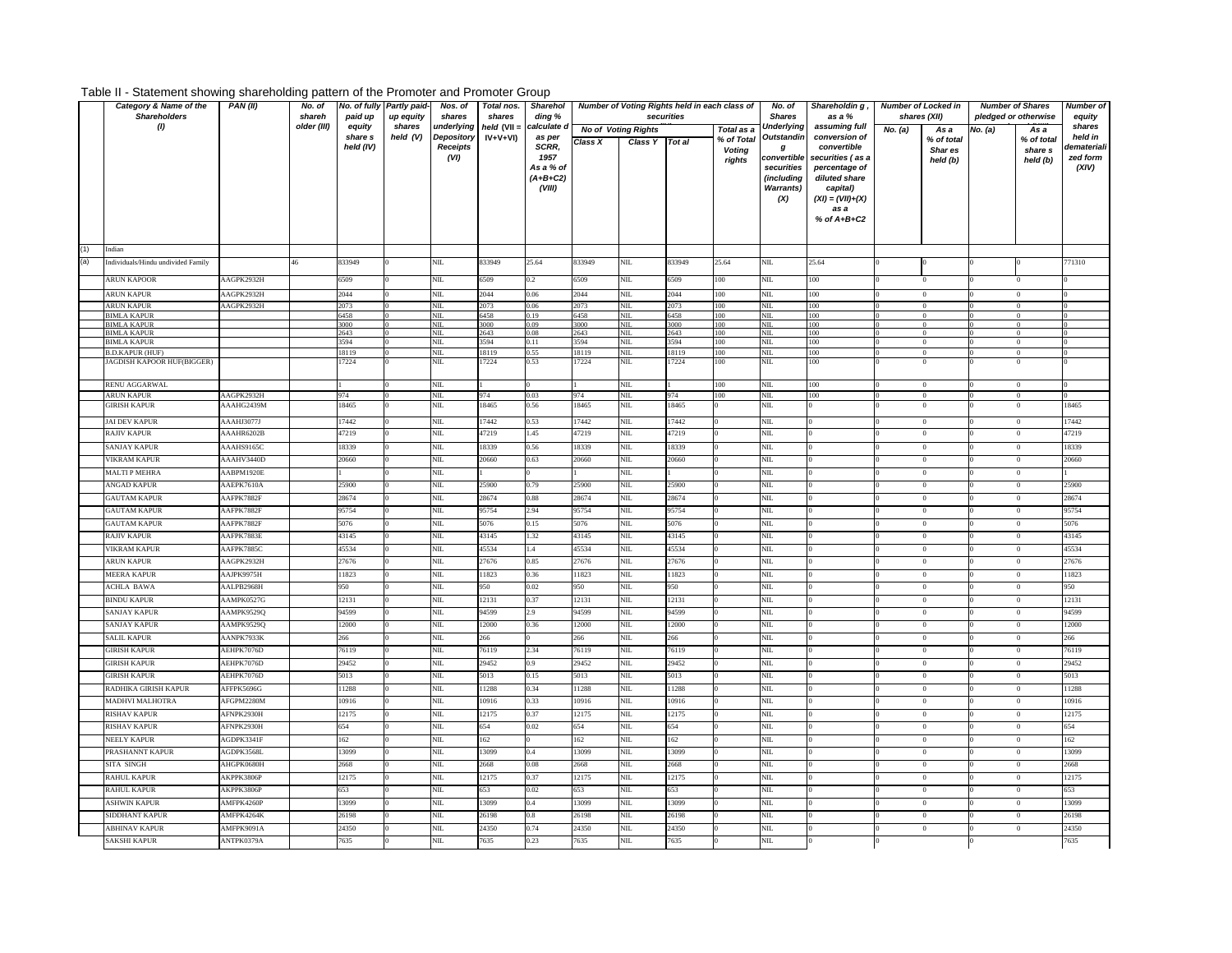| (b)<br>Central Government/ State<br>NIL<br>NIL<br>NIL<br>NIL.<br><b>NIL</b><br>Government(s) |                                                                                                                                                                                                                |            |            |         |  |            |         |       |         |            |         |       |            |       |      |            |        |
|----------------------------------------------------------------------------------------------|----------------------------------------------------------------------------------------------------------------------------------------------------------------------------------------------------------------|------------|------------|---------|--|------------|---------|-------|---------|------------|---------|-------|------------|-------|------|------------|--------|
|                                                                                              |                                                                                                                                                                                                                |            |            |         |  |            |         |       |         |            |         |       |            |       |      |            |        |
|                                                                                              |                                                                                                                                                                                                                |            |            |         |  |            |         |       |         |            |         |       |            |       |      |            |        |
| (c)                                                                                          | Financial Institutions/ Banks                                                                                                                                                                                  |            |            |         |  | NIL.       |         |       |         | <b>NIL</b> |         |       | <b>NIL</b> |       | NIL  | NIL        |        |
|                                                                                              |                                                                                                                                                                                                                |            |            |         |  |            |         |       |         |            |         |       |            |       |      |            |        |
| (d)                                                                                          | Any Other (specify)                                                                                                                                                                                            |            |            |         |  |            |         |       |         |            |         |       |            |       |      |            |        |
|                                                                                              | <b>Body Corporate</b>                                                                                                                                                                                          |            |            | 620616  |  | NIL.       | 620616  | 19.08 | 620616  | <b>NIL</b> | 620616  | 19.08 | <b>NIL</b> | 19.08 |      |            | 33532  |
|                                                                                              | THE MILTON CYCLE INDUSTRIES AABCM3269R<br>LTD.                                                                                                                                                                 |            |            | 325846  |  | NIL.       | 325846  | 10.02 | 325846  | NIL        | 325846  | 100   | <b>NIL</b> | 100   |      |            |        |
|                                                                                              | <b>M/S CORONA RIM</b><br>MANUFACTURING CO LTD                                                                                                                                                                  |            |            | 3588    |  | <b>NIL</b> | 3588    | 0.11  | 3588    | NIL        | 3588    | 100   | NIL.       | 100   |      |            |        |
|                                                                                              | <b>M/S LIMROSE ENGINEERING</b><br><b>WORKS PLTD</b>                                                                                                                                                            |            |            | 257650  |  | NIL.       | 257650  | 7.92  | 257650  | <b>NIL</b> | 257650  | 100   | NIL.       | 100   |      |            |        |
|                                                                                              | JANKIDAS & SONS PVT. LTD.                                                                                                                                                                                      | AAACJ0154D |            | 33532   |  | <b>NIL</b> | 33532   | 1.03  | 33532   | <b>NIL</b> | 33532   |       | <b>NIL</b> |       |      |            | 33532  |
|                                                                                              | Sub-Total (A)(1)                                                                                                                                                                                               |            |            | 1454565 |  | <b>NIL</b> | 1454565 | 44.73 | 1454565 | <b>NIL</b> | 1454565 | 44.73 | NIL        | 44.73 | NIL  | NIL        | 804842 |
| (2)                                                                                          | Foreign                                                                                                                                                                                                        |            |            |         |  | NIL        |         |       |         | NIL.       |         |       | NIL.       |       | NIL  | <b>NIL</b> |        |
| (a)                                                                                          | Individuals (Non-Resident<br>Individuals/ Foreign Individuals)                                                                                                                                                 |            |            |         |  | <b>NIL</b> |         |       |         | <b>NIL</b> |         |       | <b>NIL</b> |       | NIL  | NIL        |        |
| (b)                                                                                          | Government                                                                                                                                                                                                     |            |            |         |  | NIL        |         |       |         | <b>NIL</b> |         |       | NIL.       |       | NIL. | <b>NIL</b> |        |
| (c)                                                                                          | Institutions                                                                                                                                                                                                   |            |            |         |  | NIL.       |         |       |         | <b>NIL</b> |         |       | <b>NIL</b> |       | NIL  | NIL        |        |
| $\mathbf{a}$                                                                                 | Foreign Portfolio Investor                                                                                                                                                                                     |            |            |         |  | NIL.       |         |       |         | <b>NIL</b> |         |       | NIL.       |       | NIL. | NIL        |        |
| (f)                                                                                          | Any Other (specify)                                                                                                                                                                                            |            |            |         |  |            |         |       |         |            |         |       |            |       |      |            |        |
|                                                                                              | <b>Body Corporate</b>                                                                                                                                                                                          |            |            |         |  | NIL.       |         |       |         | <b>NIL</b> |         |       | NIL.       |       | NIL. | <b>NIL</b> |        |
|                                                                                              | Sub-Total (A)(2)                                                                                                                                                                                               |            |            |         |  | NIL.       |         |       |         | <b>NIL</b> |         |       | NIL.       |       | NIL. | NIL        |        |
|                                                                                              | <b>Total Shareholding of Promoter</b><br>and Promoter Group (A)=<br>$(A)(1)+(A)(2)$                                                                                                                            |            | $\epsilon$ | 1454565 |  | <b>NIL</b> | 1454565 | 44.73 | 1454565 | NIL        | 1454565 | 44.73 | NIL.       | 44.73 | NIL  | NIL        | 804842 |
|                                                                                              | Details of Shares which remain unclaimed may be given hear along with details such as number of shareholders, outstanding shares held in demat/unclaimed suspense account, voting rights which are frozen etc. |            |            |         |  |            |         |       |         |            |         |       |            |       |      |            |        |
| Note:                                                                                        |                                                                                                                                                                                                                |            |            |         |  |            |         |       |         |            |         |       |            |       |      |            |        |
|                                                                                              | (1) PAN would not be displayed on website of Stock Exchange(s).                                                                                                                                                |            |            |         |  |            |         |       |         |            |         |       |            |       |      |            |        |

(1) PAN would not be displayed on website of Stock Exchange(s). (2) The term "Encumbrance" has the same meaning as assigned under regulation 28(3) of SEBI (Substantial Acquisition of Shares and Takeovers) Regulations, 2011.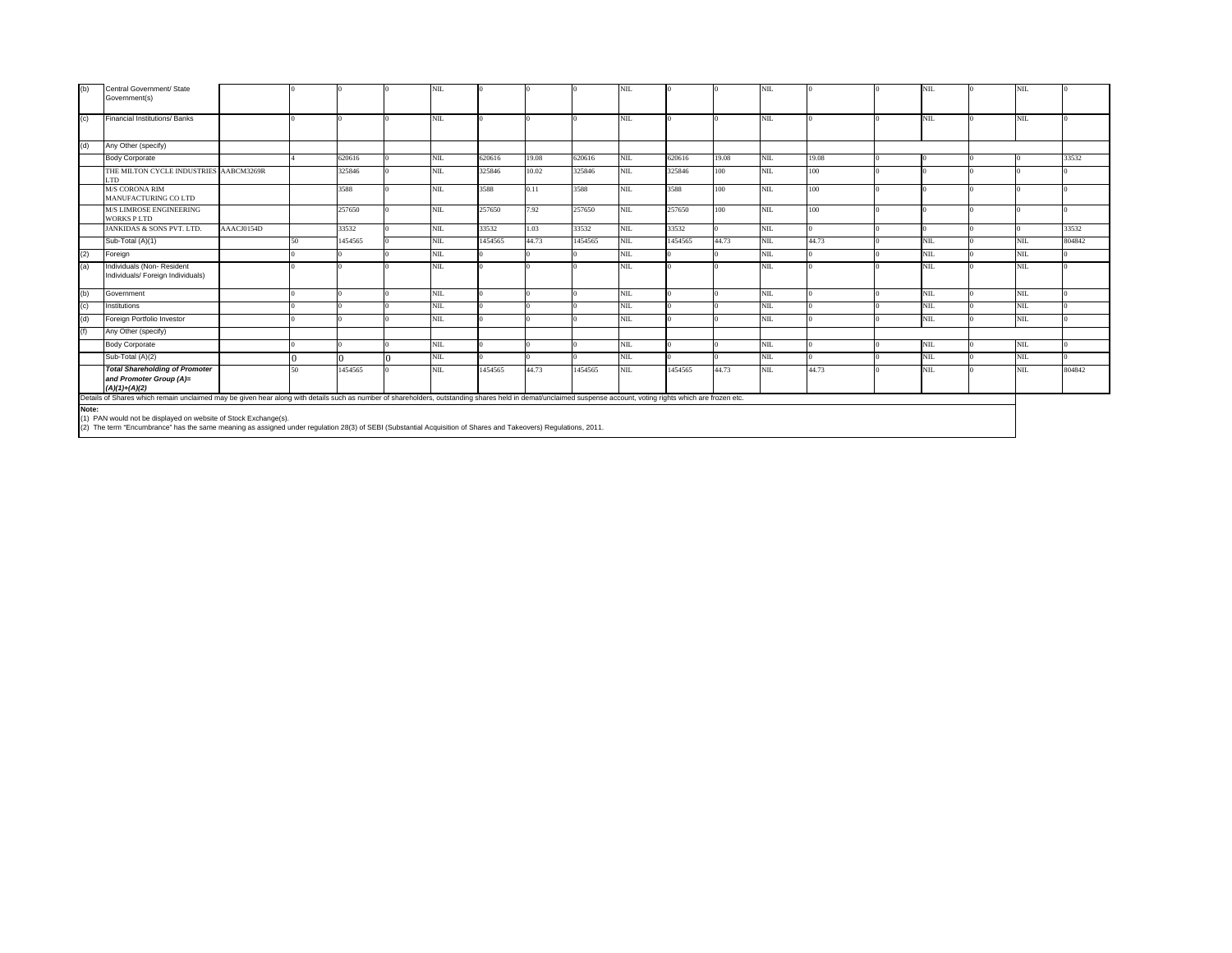|  |  | Table III - Statement showing shareholding pattern of the Public shareholde |  |  |  |
|--|--|-----------------------------------------------------------------------------|--|--|--|
|  |  |                                                                             |  |  |  |

|     | Table III - Statement showing shareholding pattern of the Public shareholder      |         |                                  |                                                          |                                                          |                                                                           |                                         |                                               |                                          |                                           |                    |                                                                     |                                                                     |                                                                               |         |                                            |                                  |                                                                      |                                                                     |
|-----|-----------------------------------------------------------------------------------|---------|----------------------------------|----------------------------------------------------------|----------------------------------------------------------|---------------------------------------------------------------------------|-----------------------------------------|-----------------------------------------------|------------------------------------------|-------------------------------------------|--------------------|---------------------------------------------------------------------|---------------------------------------------------------------------|-------------------------------------------------------------------------------|---------|--------------------------------------------|----------------------------------|----------------------------------------------------------------------|---------------------------------------------------------------------|
|     | Category &<br>Name of the<br><b>Shareholders</b><br>(1)                           | PAN(II) | Nos. of<br>sharehold<br>er (III) | No. of<br>fully paid<br>up equity<br>shares<br>held (IV) | <b>Partly paid-</b><br>up equity<br>shares<br>held $(V)$ | Nos. of<br>shares<br>underlying<br><b>Depositor</b><br>y Receipts<br>(VI) | shares<br>held $VII =$<br>$IV + V + VI$ | ng %<br>calculated<br>as per<br>SCRR,<br>1957 |                                          |                                           | securities<br>(IX) | Total nos. Shareholdi Number of Voting Rights held in each class of | No. of<br><b>Shares</b><br><b>Underlyin</b><br>g<br>Outstandi<br>ng | <b>Total</b><br>shareholding<br>. as a %<br>assuming full<br>conversion<br>оf |         | <b>Number of Locked in</b><br>shares (XII) |                                  | <b>Number of Shares</b><br>pledged or otherwise<br>encumbered (XIII) | Number of<br>equity<br>shares<br>held in<br>dematerial<br>ized form |
|     |                                                                                   |         |                                  |                                                          |                                                          |                                                                           |                                         | As a % of                                     |                                          | <b>No of Voting Rights</b>                |                    | Total as a                                                          | convertibl                                                          | convertible                                                                   | No. (a) | Asa                                        | No.                              | As a                                                                 | (XIV)                                                               |
|     |                                                                                   |         |                                  |                                                          |                                                          |                                                                           |                                         | $(A+B+C2)$<br>VIII                            | Class:<br><b>Equity</b><br><b>Shares</b> | Class:<br>Preferen<br>ce<br><b>Shares</b> | <b>Total</b>       | % of Total<br><b>Voting</b><br>rights                               | е<br>securities<br>(including<br><b>Warrants)</b><br>(X)            | securities (as<br>a percentage<br>of diluted<br>share capital)<br>(XI)        |         | % of total<br><b>Shares</b><br>held (b)    | (Not<br>applicable<br>- 1<br>(a) | % of total<br>shares<br>held (Not<br>applicable<br>(a)(b)            |                                                                     |
| (1) | <b>Institutions</b>                                                               |         |                                  |                                                          |                                                          |                                                                           |                                         |                                               |                                          |                                           |                    |                                                                     |                                                                     |                                                                               |         |                                            |                                  |                                                                      |                                                                     |
| (a) | Mutual Funds/                                                                     |         |                                  | 953                                                      | 0                                                        | NIL                                                                       | 953                                     | 0.02                                          | 953                                      | NIL                                       | 953                | 0.02                                                                | NIL                                                                 | 0.02                                                                          |         |                                            |                                  | <b>NA</b>                                                            |                                                                     |
| (b) | Venture Capital<br>Funds                                                          |         |                                  |                                                          |                                                          | NIL                                                                       |                                         |                                               |                                          | NIL.                                      |                    |                                                                     | NIL                                                                 |                                                                               |         | NIL                                        |                                  | <b>NA</b>                                                            |                                                                     |
| (c) | Alternate<br>Investment<br>Funds                                                  |         |                                  |                                                          |                                                          | NIL                                                                       |                                         |                                               |                                          | NIL                                       |                    |                                                                     | NIL                                                                 |                                                                               |         | NIL                                        |                                  | <b>NA</b>                                                            |                                                                     |
| (d) | Foreign Venture<br>Capital Investors                                              |         |                                  |                                                          |                                                          | NIL                                                                       |                                         |                                               |                                          | NIL                                       |                    |                                                                     | NIL                                                                 |                                                                               |         | NIL                                        |                                  | <b>NA</b>                                                            |                                                                     |
| (e) | Foreign Portfolio<br>Investors                                                    |         |                                  |                                                          |                                                          | NIL.                                                                      |                                         |                                               |                                          | NIL.                                      |                    |                                                                     | NIL.                                                                |                                                                               |         | NIL.                                       |                                  | <b>NA</b>                                                            |                                                                     |
| (f) | Financial<br>Institutions/<br>Banks                                               |         |                                  | 13927                                                    |                                                          | NIL.                                                                      | 13927                                   | 0.42                                          | 13927                                    | NIL.                                      | 13927              | 0.42                                                                | NIL                                                                 | 0.42                                                                          |         |                                            |                                  | <b>NA</b>                                                            | 13927                                                               |
| (g) | Insurance<br>Companies                                                            |         |                                  |                                                          |                                                          | NIL                                                                       |                                         |                                               |                                          | NIL                                       |                    |                                                                     | NIL                                                                 |                                                                               |         | NIL                                        |                                  | <b>NA</b>                                                            |                                                                     |
| (h) | Provident Funds/<br>Pension Funds                                                 |         |                                  |                                                          |                                                          | NIL                                                                       |                                         |                                               |                                          | NIL.                                      |                    |                                                                     | NIL                                                                 |                                                                               |         | NIL                                        |                                  | <b>NA</b>                                                            |                                                                     |
| (i) | Any Other<br>(specify) Foreign<br>Institutional<br>Investor                       |         |                                  | 9147                                                     | 0                                                        | NIL                                                                       | 9147                                    | 0.28                                          | 9147                                     | NIL                                       | 9147               | 0.28                                                                | NIL                                                                 | 0.28                                                                          |         | $\mathbf 0$                                |                                  | NA                                                                   | 9147                                                                |
|     | Sub-Total (B)(1)                                                                  |         |                                  | 24027                                                    | $\overline{0}$                                           | NIL                                                                       | 24027                                   | 0.73                                          | 24027                                    | NIL.                                      | 24027              | 0.73                                                                | NIL                                                                 | 0.73                                                                          |         | <b>NIL</b>                                 |                                  | NA                                                                   | 23074                                                               |
| (2) | Central<br>Government/<br><b>State</b><br>Government(s)/<br>President of<br>India |         |                                  |                                                          | 0.                                                       | NIL                                                                       |                                         |                                               |                                          | NIL                                       |                    |                                                                     | NIL                                                                 |                                                                               |         | NIL                                        |                                  | <b>NA</b>                                                            |                                                                     |
|     | Sub-Total (B)(2)                                                                  |         |                                  |                                                          |                                                          | NIL                                                                       |                                         |                                               |                                          | NIL                                       |                    |                                                                     | NIL                                                                 |                                                                               |         | NIL                                        |                                  | <b>NA</b>                                                            |                                                                     |
| (3) | Non-<br>institutions                                                              |         |                                  |                                                          |                                                          |                                                                           |                                         |                                               |                                          |                                           |                    |                                                                     |                                                                     |                                                                               |         | <b>NA</b>                                  |                                  | <b>NA</b>                                                            |                                                                     |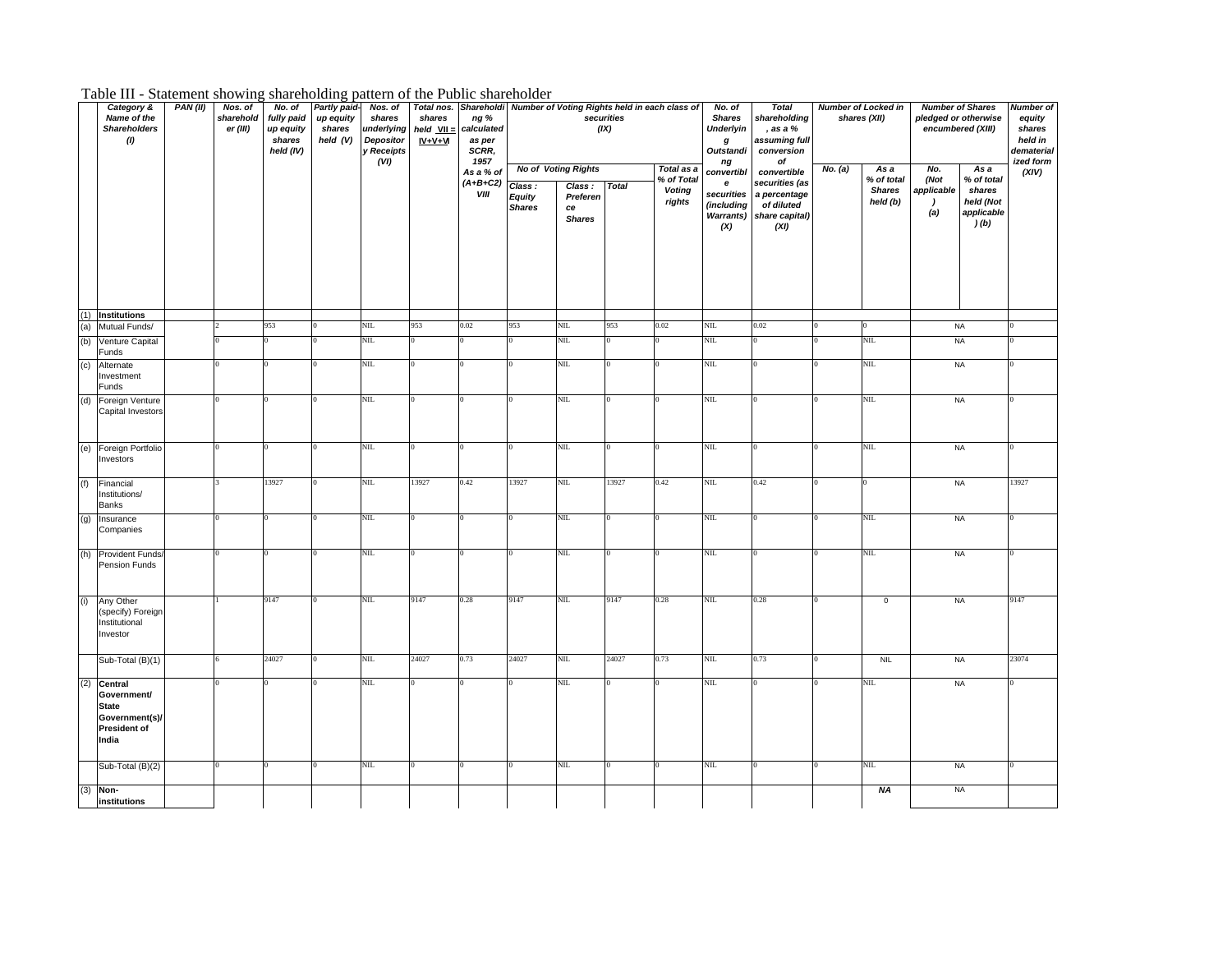| (a) | Individuals -<br>i. Individual<br>shareholders<br>holding nominal<br>share capital up<br>to Rs. 2 lakhs.                                                                                 | 10400 | 1346734 | NIL  | 1346734 | 41.41    | 1346734 | NIL  | 1346734  | 41.41 | NIL       | 41.41 |              | $\mathbf 0$ | <b>NA</b> | 1131526 |
|-----|------------------------------------------------------------------------------------------------------------------------------------------------------------------------------------------|-------|---------|------|---------|----------|---------|------|----------|-------|-----------|-------|--------------|-------------|-----------|---------|
|     | ii. Individual<br>shareholders<br>holding nominal<br>share capital in<br>excess of Rs. 2<br>lakhs.                                                                                       |       | 112582  | NIL  | 112582  | 3.46     | 112582  | NIL  | 112582   | 3.46  | NIL.      | 3.46  | $\Omega$     | $\,0\,$     | <b>NA</b> | 112582  |
| (b) | <b>NBFCs</b><br>registered with<br><b>RBI</b>                                                                                                                                            |       | 10224   | NIL. | 10224   | 0.31     | 10224   | NIL. | 10224    | 0.31  | NIL       | 0.31  |              | $\mathbf 0$ | <b>NA</b> | 10224   |
|     | (c) Employee Trusts                                                                                                                                                                      |       |         | NIL  |         | <b>O</b> |         | NIL. | $\Omega$ |       | NIL.      |       | $\Omega$     | NIL.        | <b>NA</b> |         |
|     | (d) Overseas<br>Depositories<br>(holding DRs)<br>(balancing<br>figure)                                                                                                                   |       |         | NIL  |         |          |         | NIL  |          |       | NIL       |       |              | NIL         | <b>NA</b> |         |
|     | (e) Any Other<br>(specify) Foreign<br>Institutional<br>Investor                                                                                                                          |       |         | NIL  |         | <b>O</b> |         | NIL. |          |       | NIL       |       | $\Omega$     | NIL         | NA        |         |
| (f) | Any Other<br>(specify) Body<br>Corporate                                                                                                                                                 | 212   | 244175  | NIL  | 244175  | 7.5      | 244175  | NIL  | 244175   | 7.5   | NIL.      | 7.5   | $\Omega$     | $\mathbf 0$ | <b>NA</b> | 238802  |
|     | (g) Any Other<br>(specify) non-<br>resident Indian /                                                                                                                                     | 54    | 13327   | NIL  | 13327   | 0.41     | 13327   | NIL  | 13327    | 0.41  | $N\!$ II. | 0.41  | $\mathbf{0}$ | $\mathbf 0$ | <b>NA</b> | 13030   |
|     | (h) Any Other<br>(specify)<br>clearing member                                                                                                                                            | 108   | 46284   | NIL  | 46284   | 1.42     | 46284   | NIL  | 46284    | 1.42  | NIL       | 1.42  | $\Omega$     | $\mathbf 0$ | <b>NA</b> | 46284   |
| (i) | Any Other<br>(specify) Trust                                                                                                                                                             |       |         | NIL  |         | $\Omega$ |         | NIL. |          |       | NIL.      |       | $\Omega$     | $\mathbf 0$ | <b>NA</b> |         |
|     | Sub-Total (B)(3)                                                                                                                                                                         | 10782 | 1773327 | NIL  | 1773327 | 54.53    | 1773327 | NIL. | 1773327  | 54.53 | NIL       | 54.53 |              | <b>NIL</b>  | <b>NA</b> | 1552449 |
|     | <b>Total Public</b><br><b>Shareholding</b><br>$(B)=$<br>$(B)(1)+(B)(2)+($<br>B/(3)<br>Details of the shareholders acting as persons in Concert including their Shareholding (No. and %): | 10788 | 1797354 | NIL  | 1797354 | 54.53    | 1797354 | NIL  | 1797354  | 54.53 | NIL       | 54.53 |              | <b>NIL</b>  | <b>NA</b> | 1575523 |

Details of the shareholders acting as persons in Concert including their Shareholding (No. and %):<br>Details of Shares which remain unclaimed may be given hear along with details such as number of shareholders, outstanding s Note:

(1) PAN would not be displayed on website of Stock Exchange(s).<br>(2) The above format needs to be disclosed along with the name of following persons: Institutions/Non Institutions holding more than 1% of total number of sha